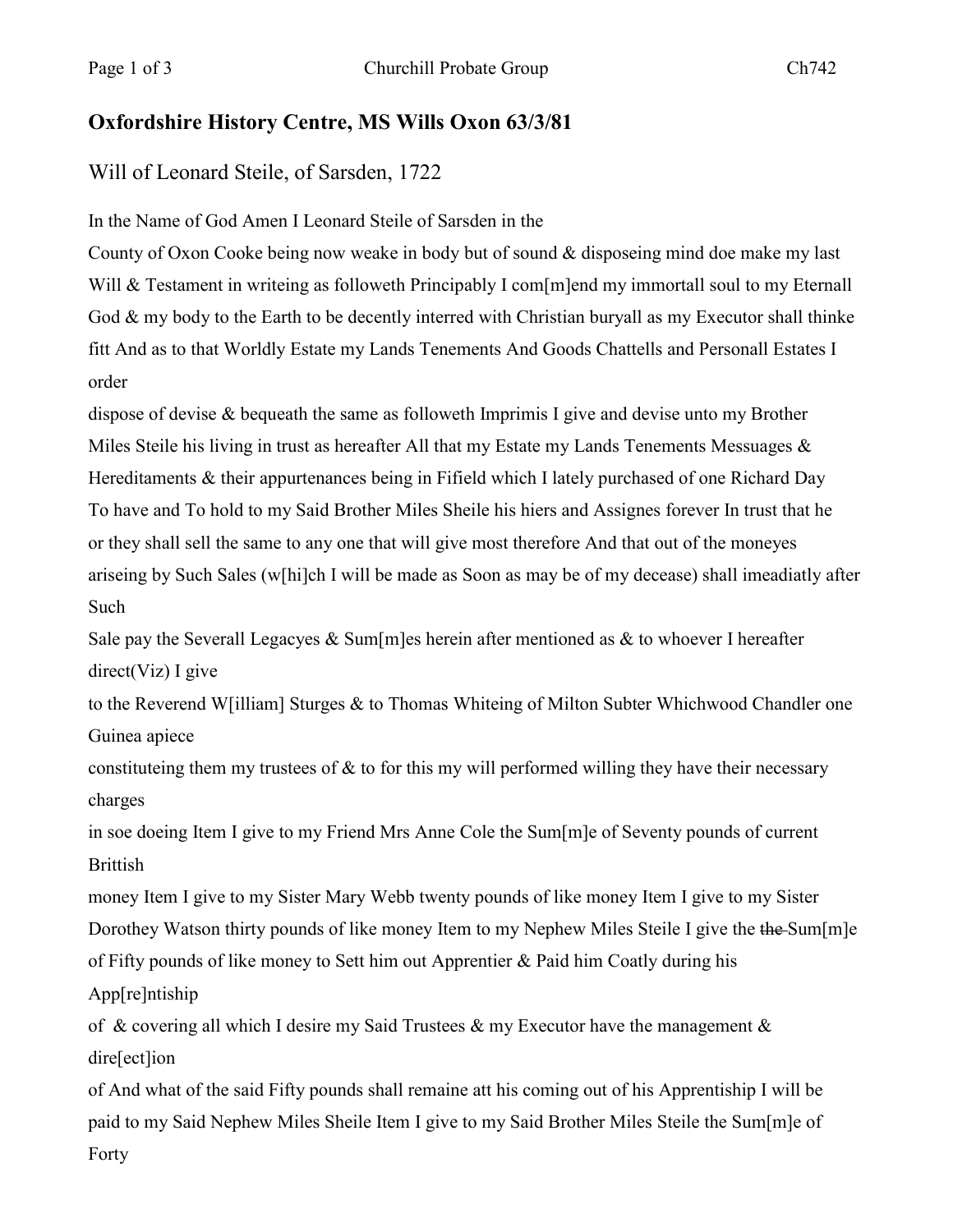pounds In Trust that he place the same out att Interest And that he shall and doe pay the Interest thereof to my Sister Grace Milbourne Yearly during her Life att two halfe yearly payments And after her decease I give the Same Said Sum[m]e of Forty pounds to my Said Brother Miles Steile Item I give to

my Two Nephewes William Webb and James Webb Ten pounds apiece to be paid respectively att their leverall age of fifteen Years to putt them out Apprentice Item I give to my Neice Mary Steile to be paid her att her Age of Eighteen years the Sum[m]e of Twenty pounds Provided yett that if either

of my Said Nephewes William Webb or James Webb Shall happen to dye before his said Legacy shall become due then I will that his Legacy soe dyeing goe to the Survivor of them And if they shall both dye before the s[ai]d Legacy become due I give t[he] Same Legacyes to my Sister Mary Webb

And

after

if my said Niece Mary Steile or my Nephew Miles Steile shall dye before his or her said Legacy becomes due I will the

Same Legacy remain to my Executor Item I give to the poor of Churchill & Sarsden to be distributed as my

Said trustees shall thinke proper the Sum[m]e of Five pounds And after my debts due to M<sup>r</sup> John Martin to Mrs

Anne Cole & Richard Day are paid with my Said Legacyes I make my Said Brother Miles Steile residuary

Legater giving to him all the rest of my Estates real and personall save only my Watch & my Nutmeg grater

which I give to my Said Friend the said M<sup>rs</sup> Anne Cole to remember me by And to my Friend M<sup>r</sup> Richard Briggs

I give one Guinea And of this my will I make constitute & appoint my said Brother Miles Steile full & Sole Executor makeing this to be my Last Will & Testement hereby revokeing all former Wills by

me hitherto made In Wittnes whereof I the Said Leonard Steile the Testator have to this last Will & Testement written on one sheet of paper Sett to my hand & Seal this one & twentieth day of July Anno D[om]imi one Thousand Seven hundred & twenty two